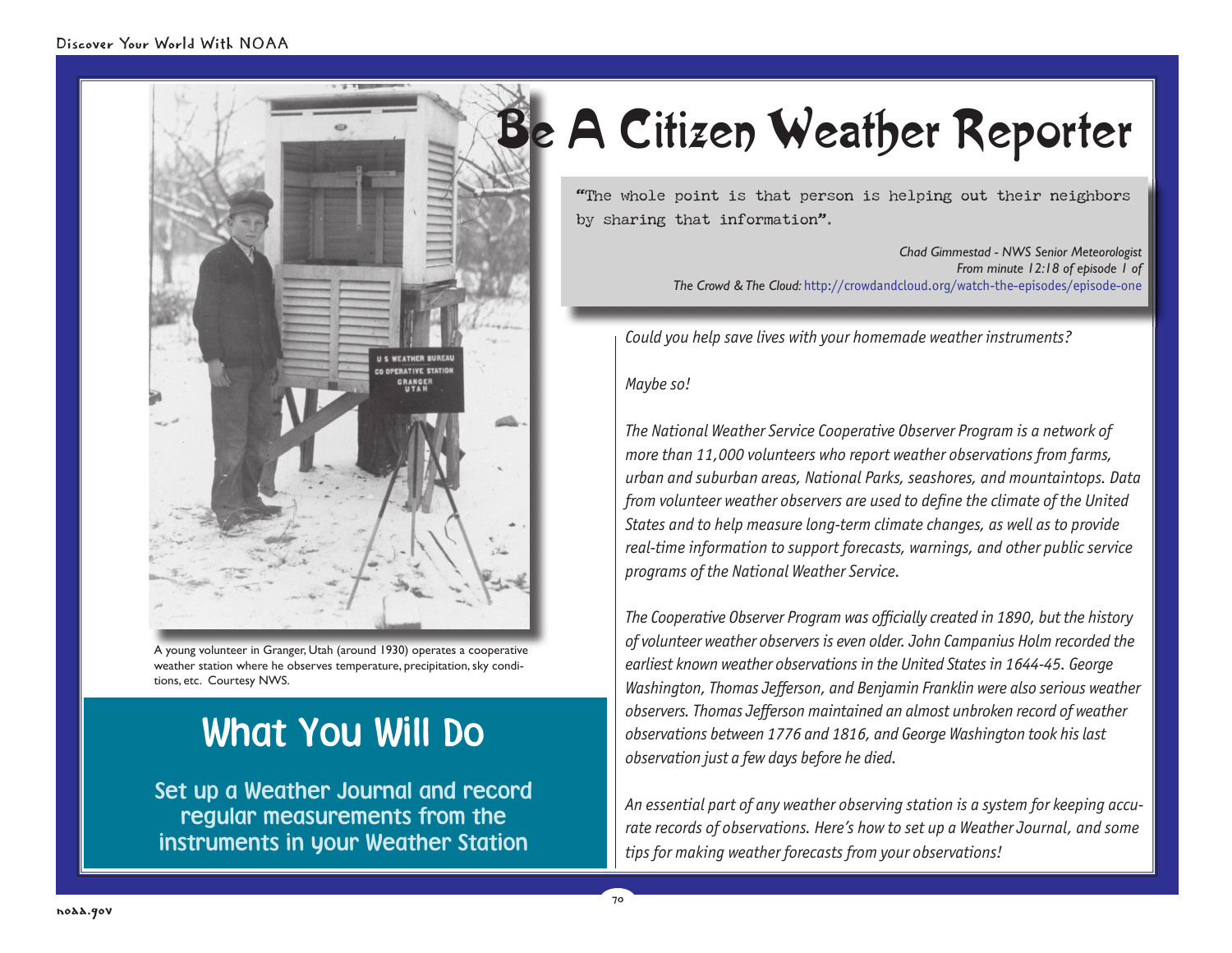### What You Will Need

Copies of "Weather Journal Data Form"

#### How to Do It

At least once each day, record the measurements from each of the instruments in your weather station. Notice that there are two columns for "Barometric Pressure" and "Humidity." Record the readings from your instruments in the "Instrument" columns. The "NWS" column is where you can record measurements from your local weather office. Comparing the two columns gives you a way to convert your instruments readings to approximately the same scale used for official weather measurements.

Over time, you should begin to see patterns in your data. When the weather changes (it gets windy, starts raining, etc.), check your records for a day or two before. Was there a change in temperature, humidity, or barometric pressure? Did the wind direction shift? These kinds of changes can give clues about what kind of weather is coming. See "Tips for Amateur Forecasters" for more information about these clues.

#### **Tips for Amateur Forecasters from the National Weather Service**

Below is a general summary of wind and barometer indications in the United States. The amateur forecaster should modify the table as needed, based on his or her own observations. Barometric pressures in this table are in inches of mercury at sea level. If you use local weather reports to calibrate your instruments, you don't have to worry about this because official measurements are converted to sea level before they are reported to the public. A general rule of thumb is that atmospheric pressure decreases by one inch of mercury for every 1,000 feet of elevation.

| If the Wind is Blowing from<br>Southwest to Northwest | and the Barometer is<br>30.10 to 30.20 and steady | the Probable Weather is<br>Fair with slight temperature change for one to two<br>days               |  |  |
|-------------------------------------------------------|---------------------------------------------------|-----------------------------------------------------------------------------------------------------|--|--|
| Southwest to Northwest                                | 30.10 to 30.20 and rising rapidly                 | Fair, followed by rain within two days                                                              |  |  |
| Southwest to Northwest                                | 30.20 and above and steady                        | Continued fair, with little temperature change                                                      |  |  |
| Southwest to Northwest                                | 30.20 and above and falling slowly                | Slowly rising temperature and fair for two days                                                     |  |  |
| South to Southeast                                    | 30.10 to 30.20 and falling slowly                 | Rain within 24 hours                                                                                |  |  |
| South to Southeast                                    | 30.10 to 30.20 and falling rapidly                | Wind increasing in force, rain within 12 to 24 hours                                                |  |  |
| Southeast to Northeast                                | 30.10 to 30.20 and falling slowly                 | Rain in 12 to 18 hours                                                                              |  |  |
| Southeast to Northeast                                | 30.10 to 30.20 and falling rapidly                | Increasing wind, and rain within 12 hours                                                           |  |  |
| <b>East to Northeast</b>                              | 30.10 and above and falling slowly                | In summer: rain may not fall for several days<br>In winter: rain within 24 hours                    |  |  |
| <b>East to Northeast</b>                              | 30.10 and above and falling rapidly               | In summer: rain likely within 12 to 24 hours<br>In winter: rain or snow, with increasing winds      |  |  |
| Southeast to Northeast                                | 30.00 or below and falling slowly                 | Rain will continue one to two days                                                                  |  |  |
| Southeast to Northeast                                | 30.00 or below and falling rapidly                | Rain, with high wind, followed by clearing within 36<br>hours, and by colder temperatures in winter |  |  |
| South to Southwest                                    | 30.00 or below and rising slowly                  | Clearing within a few hours, and fair for several<br>days                                           |  |  |
| South to East                                         | 29.80 or below and falling rapidly                | Severe storm soon, followed by clearing within 24<br>hours, and by colder temperatures in winter    |  |  |
| <b>East to North</b>                                  | 29.80 or below and falling rapidly                | Severe northeast gale and heavy precipitation<br>In winter: heavy snow, followed by a cold wave     |  |  |
| Changing to West                                      | 29.80 or below and rising rapidly                 | Clearing and colder                                                                                 |  |  |